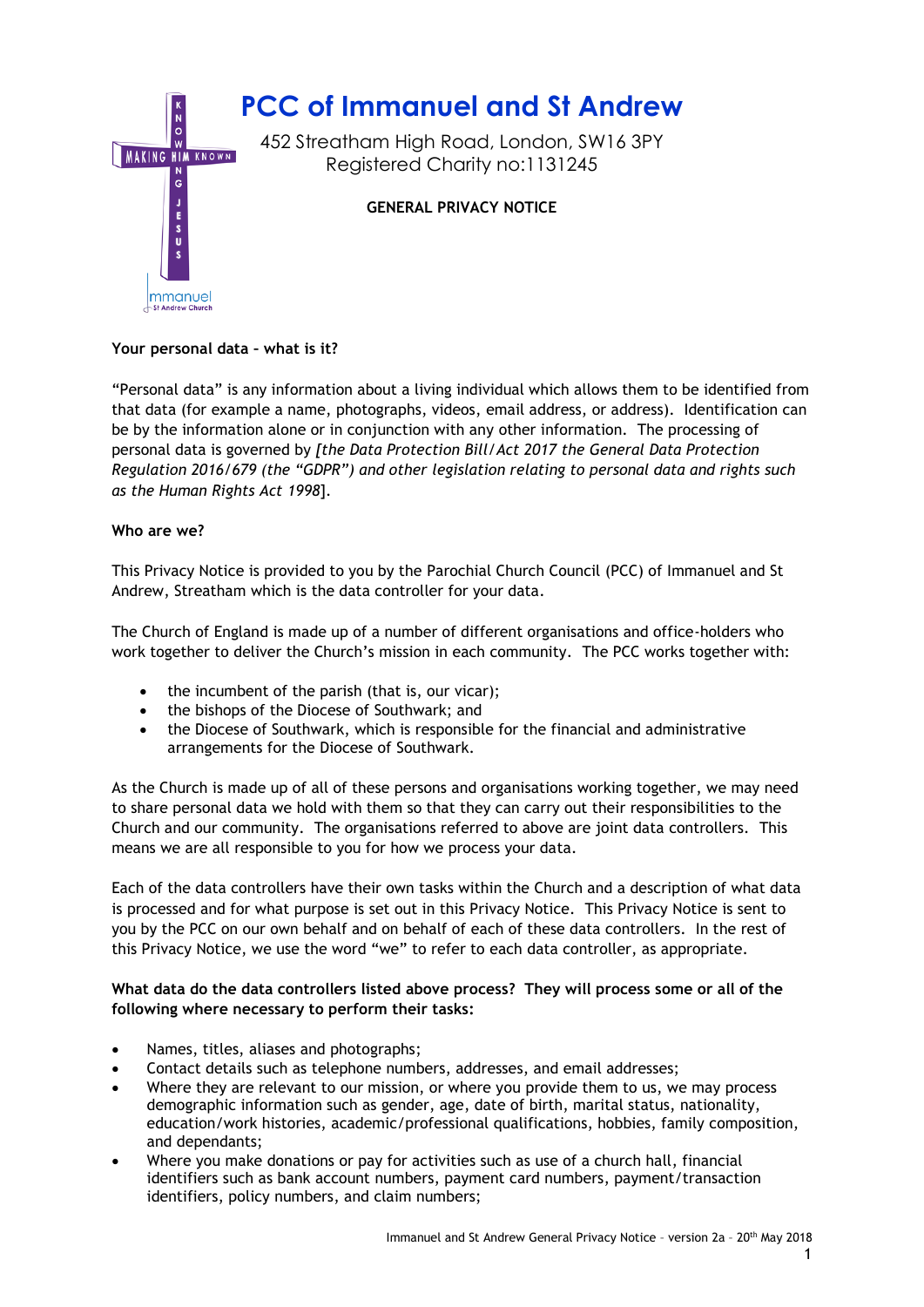- Financial information, such as the amounts of any donations or payments;
- The data we process is likely to constitute sensitive personal data because, as a church, the fact that we process your data at all may be suggestive of your religious beliefs. Where you provide this information, we may also process other categories of sensitive personal data: racial or ethnic origin, sex life, mental and physical health, details of injuries, medication/treatment received, political beliefs, labour union affiliation, genetic data, biometric data, data concerning sexual orientation and criminal records, fines and other similar judicial records.

## **How do we process your personal data?**

The data controllers will comply with their legal obligations to keep personal data up to date; to store and destroy it securely; to not collect or retain excessive amounts of data; to keep personal data secure, and to protect personal data from loss, misuse, unauthorised access and disclosure and to ensure that appropriate technical measures are in place to protect personal data.

We use your personal data for some or all of the following purposes:

- To enable us to meet all legal and statutory obligations (which include maintaining and publishing our electoral roll in accordance with the Church Representation Rules);
- To carry out comprehensive safeguarding procedures (including due diligence and complaints handling) in accordance with best safeguarding practice from time to time with the aim of ensuring that all children and adults-at-risk are provided with safe environments;
- To minister to you and provide you with pastoral and spiritual care (such as visiting you when you are gravely ill or bereaved) and to organise and perform ecclesiastical services for you, such as baptisms, confirmations, weddings and funerals;
- To deliver the Church's mission to our community, and to carry out any other voluntary or charitable activities for the benefit of the public as provided for in the constitution and statutory framework of each data controller;
- To administer the parish, deanery, archdeaconry and diocesan membership records;
- To fundraise and promote the interests of the Church and charity;
- To maintain our own accounts and records;
- To process a donation that you have made (including Gift Aid information);
- To seek your views or comments;
- To notify you of changes to our services, events and role holders;
- To send you communications which you have requested and that may be of interest to you. These may include information about campaigns, appeals, other fundraising activities;
- To process a grant or application for a role;
- To enable us to provide a voluntary service for the benefit of the public in a particular geographical area as specified in our constitution;
- Our processing may also include the use of CCTV systems for the prevention and prosecution of crime.

#### **What is the legal basis for processing your personal data?**

Most of our data is processed because it is necessary for our legitimate interests, or the legitimate interests of a third party (such as another organisation in the Church of England). An example of this would be our safeguarding work to protect children and adults at risk. We will always take into account your interests, rights and freedoms.

Some of our processing is necessary for compliance with a legal obligation. For example, we are required by the Church Representation Rules to administer and publish the electoral roll, and under Canon Law to announce forthcoming weddings by means of the publication of banns.

We may also process data if it is necessary for the performance of a contract with you, or to take steps to enter into a contract. An example of this would be processing your data in connection with the hire of church facilities.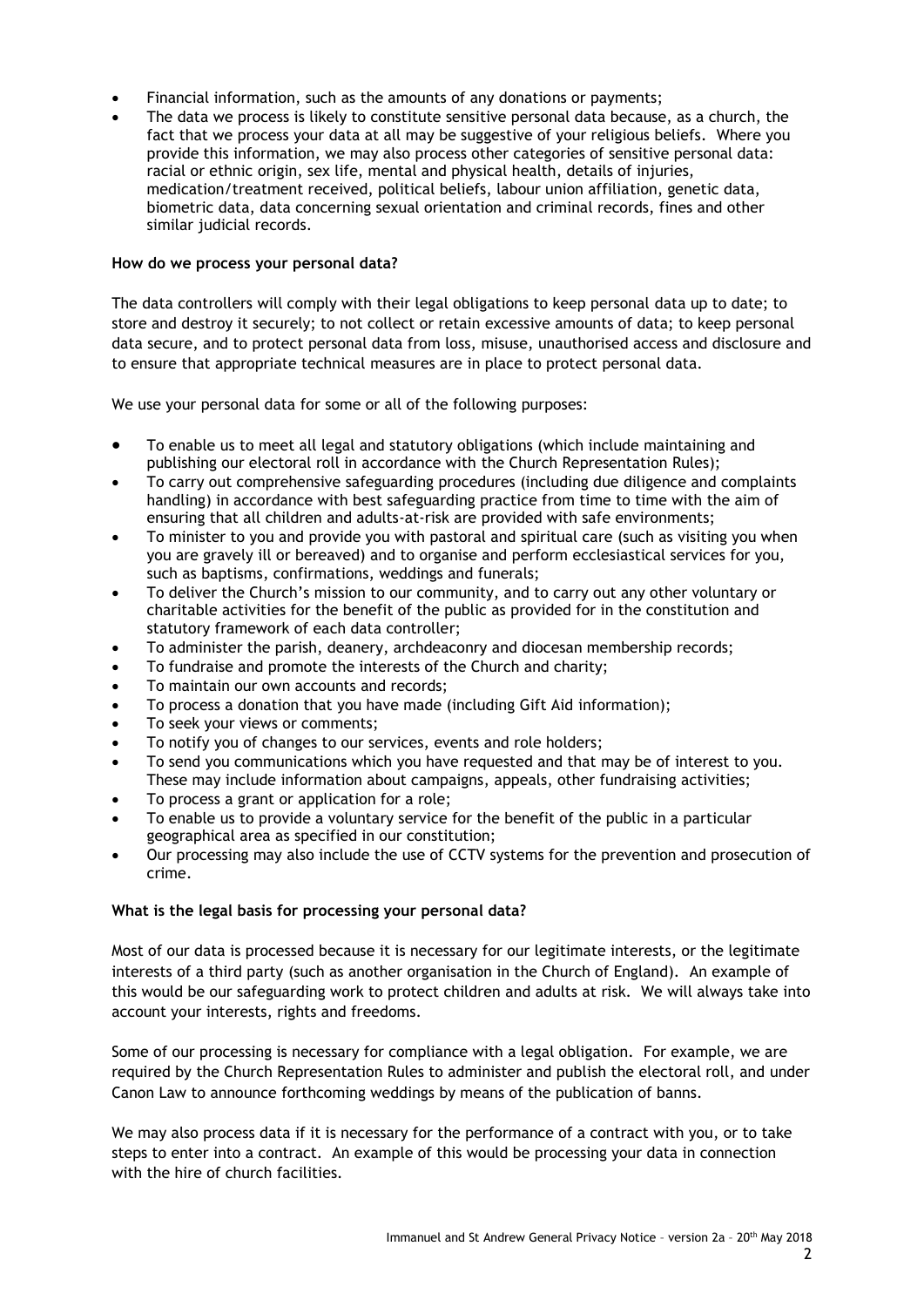Religious organisations are also permitted to process information about your religious beliefs to administer membership or contact details.

Where your information is used other than in accordance with one of these legal bases, we will first obtain your consent to that use.

### **Sharing your personal data**

Your personal data will be treated as strictly confidential. It will only be shared with third parties including other data controllers where it is necessary for the performance of our tasks or where you first give us your prior consent. It is likely that we will need to share your data with some or all of the following (but only where necessary):

- The appropriate bodies of the Church of England including the other data controllers;
- Our agents, servants and contractors. For example, we may ask a commercial provider to send out newsletters on our behalf, or to maintain our database software;
- Other clergy or lay persons nominated or licensed by the bishops of the Diocese of Southwark to support the mission of the Church in our parish. For example, our clergy are supported by our area dean and archdeacon, who may provide confidential mentoring and pastoral support. Assistant or temporary ministers, including curates, deacons, licensed lay ministers, commissioned lay ministers or persons with Bishop's Permissions may participate in our mission in support of our regular clergy;
- Other persons or organisations operating within the Diocese of Southwark including, where relevant, the Southwark Diocesan Board of Education, Southwark Cathedral and Subsidiary Bodies;
- There may be other legal entities we share data with within the Church of England who are also data controllers;
- On occasion, other churches with which we are carrying out joint events or activities.

#### **How long do we keep your personal data?**

We will keep some records permanently if we are legally required to do so. We may keep some other records for an extended period of time. For example, it is current best practice to keep financial records for a minimum period of 7 years to support HMRC audits. In general, we will endeavour to keep data only for as long as we need it. This means that we may delete it when it is no longer needed.

We may make backup and/or archive copies of the records and these may be kept for longer periods, in some cases indefinitely. These will be kept securely and are primarily for our protection and yours in the event of data loss or corruption, or in case of historical or legal investigations.

#### **Your rights and your personal data**

You have the following rights with respect to your personal data:

When exercising any of the rights listed below, in order to process your request, we may need to verify your identity for your security. In such cases we will need you to respond with proof of your identity before you can exercise these rights.

- 1. The right to access information we hold on you
	- At any point you can contact us to request the information we hold on you as well as why we have that information, who has access to the information and where we obtained the information from. Once we have received your request we will respond within one month.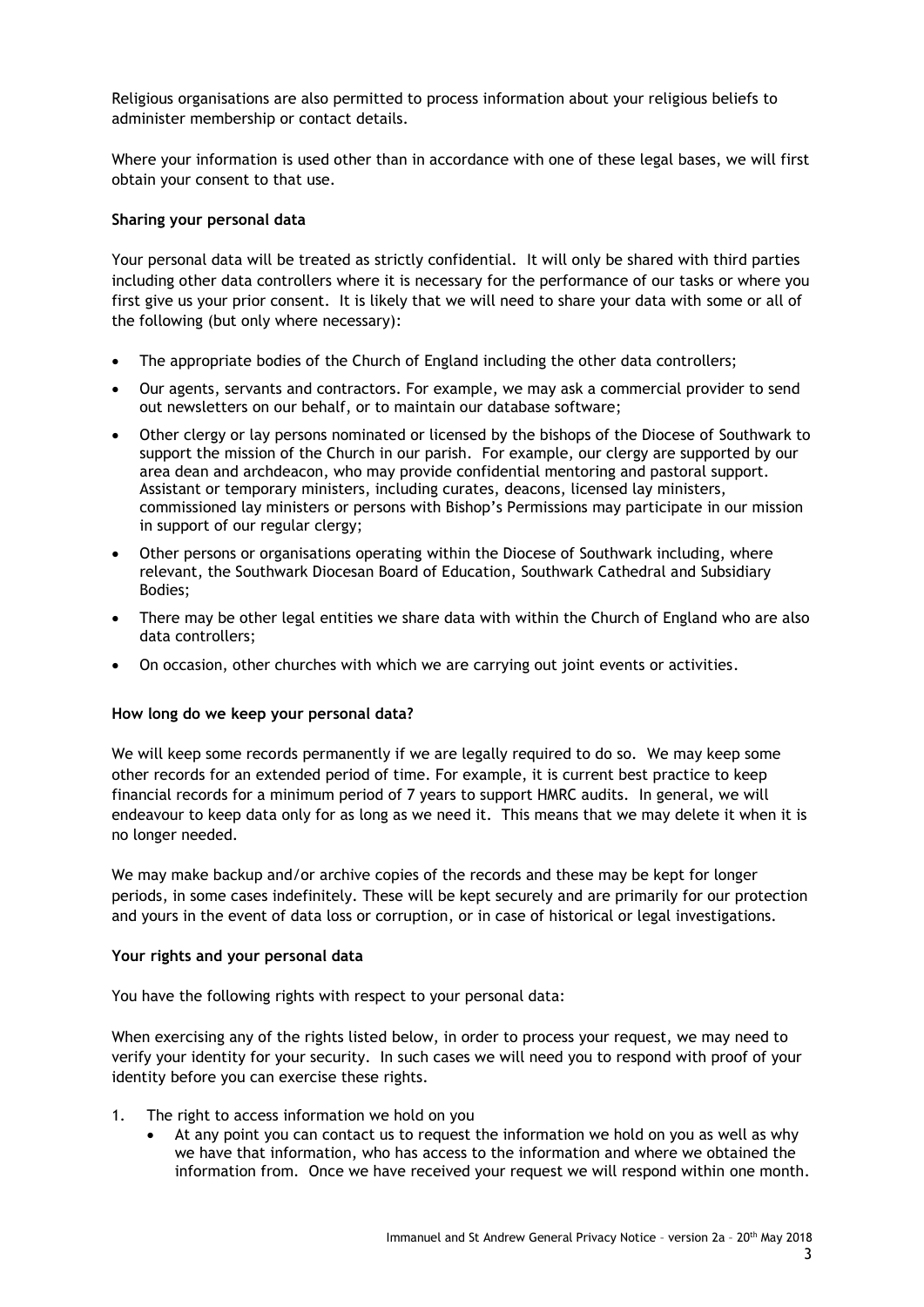- There are no fees or charges for the first request but additional requests for the same data may be subject to an administrative fee.
- 2. The right to correct and update the information we hold on you
	- If the data we hold on you is out of date, incomplete or incorrect, you can inform us and your data will be updated.
- 3. The right to have your information erased
	- If you feel that we should no longer be using your data or that we are illegally using your data, you can request that we erase the data we hold.
	- When we receive your request we will confirm whether the data has been deleted or the reason why it cannot be deleted (for example because we need it for our legitimate interests or regulatory purpose(s)). It may not be appropriate (or possible) to delete data from backup or archive copies.
- 4. The right to object to processing of your data
	- You have the right to request that we stop processing your data. Upon receiving the request we will contact you and let you know if we are able to comply or if we have legitimate grounds to continue to process your data. Even after you exercise your right to object, we may continue to hold your data to comply with your other rights or to bring or defend legal claims.
- 5. The right to data portability
	- You have the right to request that we transfer some of your data to another controller. We will comply with your request, where it is feasible to do so, within one month of receiving your request.
- 6. The right to withdraw your consent to the processing at any time for any processing of data to which consent was sought.
	- You can withdraw your consent easily by telephone, email, or by post (see Contact Details below).
- 7. The right to object to the processing of personal data where applicable.
- 8. The right to lodge a complaint with the Information Commissioner's Office.

#### **Transfer of Data Abroad**

Any electronic personal data transferred to countries or territories outside the EEA will only be placed on systems complying with measures giving equivalent protection of personal rights either through international agreements or contracts approved by the European Union. Our website is also accessible from overseas so on occasion some personal data (for example in a newsletter) may be accessed from overseas.

#### **Further processing**

If we wish to use your personal data for a new purpose, not covered by this Privacy Notice, then we will provide you with a new notice explaining this new use prior to commencing the processing and setting out the relevant purposes and processing conditions. Where and whenever necessary, we will seek your prior consent to the new processing.

#### **Changes to this notice**

We keep this Privacy Notice under regular review and we will place updated copies on this web page [http://www.immanuelstreatham.org.uk/data-protection.htm.](http://www.immanuelstreatham.org.uk/data-protection.htm) Copies will also be available in the Church foyer. (For revision date of this copy see footer.)